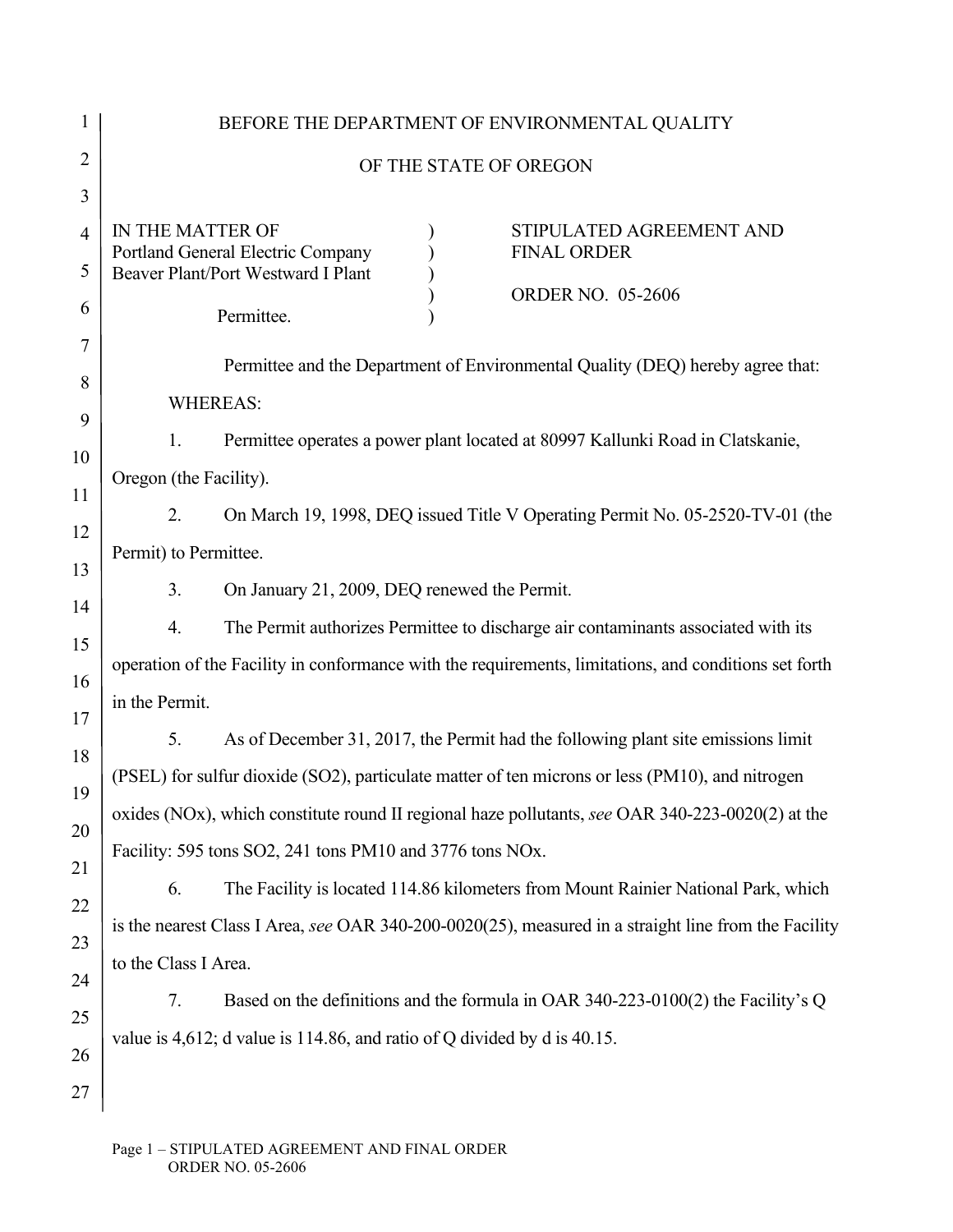| 1              | 8.                                                                                                  | Because the Facility has a Title V operating permit and because the Facility has a             |  |
|----------------|-----------------------------------------------------------------------------------------------------|------------------------------------------------------------------------------------------------|--|
| $\overline{2}$ | Q/d value of greater than 5.00, the Facility is subject to the requirements of round II of regional |                                                                                                |  |
| 3              | haze. See OAR 340-223-0100(1).                                                                      |                                                                                                |  |
| $\overline{4}$ | 9.                                                                                                  | Rather than complying with OAR 340-223-0110(1), the Facility would like to enter               |  |
| 5              |                                                                                                     | into a Stipulated Agreement with DEQ for alternative compliance with round II of regional haze |  |
| 6              | and would like to accept federally enforceable reductions of combined plant site emission limits of |                                                                                                |  |
| $\tau$         | round II regional haze pollutants to bring the Facility's Q/d below 5.00 which DEQ shall            |                                                                                                |  |
| 8              | incorporate into a Final Order. See OAR 340-223-0110(2)(b)(A).                                      |                                                                                                |  |
| 9              |                                                                                                     | I. AGREEMENT                                                                                   |  |
| 10             | 1.                                                                                                  | DEQ issues this Stipulated Agreement and Final Order (SAFO) pursuant to OAR                    |  |
| 11             |                                                                                                     | $340-223-0110(2)(b)(A)$ , and it shall be effective upon the date fully executed.              |  |
| 12             | 2.                                                                                                  | The Facility is subject to round II of regional haze, according to OAR 340-223-                |  |
| 13             | $0100(1)$ .                                                                                         |                                                                                                |  |
| 14             | 3.                                                                                                  | The Permittee agrees to and will ensure compliance with the PSEL reductions                    |  |
| 15             | schedule in Section II of this SAFO.                                                                |                                                                                                |  |
| 16             | 4.                                                                                                  | The PSEL reductions required by this SAFO shall not be banked, credited, or                    |  |
| 17             |                                                                                                     | otherwise accessed by Permittee for use in future permitting actions.                          |  |
| 18             | 5.                                                                                                  | PSELs for this Facility shall not be increased above those established in this SAFO            |  |
| 19             |                                                                                                     | except as approved in accordance with applicable state and federal permitting regulations.     |  |
| 20             | 6.                                                                                                  | The Permittee shall calculate compliance with the PSELs in Section II of this SAFO             |  |
| 21             | according to the requirements of the Permit.                                                        |                                                                                                |  |
| 22             | 7.                                                                                                  | DEQ shall incorporate this SAFO and the conditions in Section II below into the                |  |
| 23             |                                                                                                     | Permit or upon permit renewal pursuant to OAR 340-223-0110(2)(c).                              |  |
| 24             | 8.                                                                                                  | DEQ will submit this SAFO to the Environmental Protection Agency as part of the                |  |
| 25             | State Implementation Plan under the federal Clean Air Act.                                          |                                                                                                |  |
| 26             |                                                                                                     |                                                                                                |  |
| 27             |                                                                                                     |                                                                                                |  |
|                |                                                                                                     |                                                                                                |  |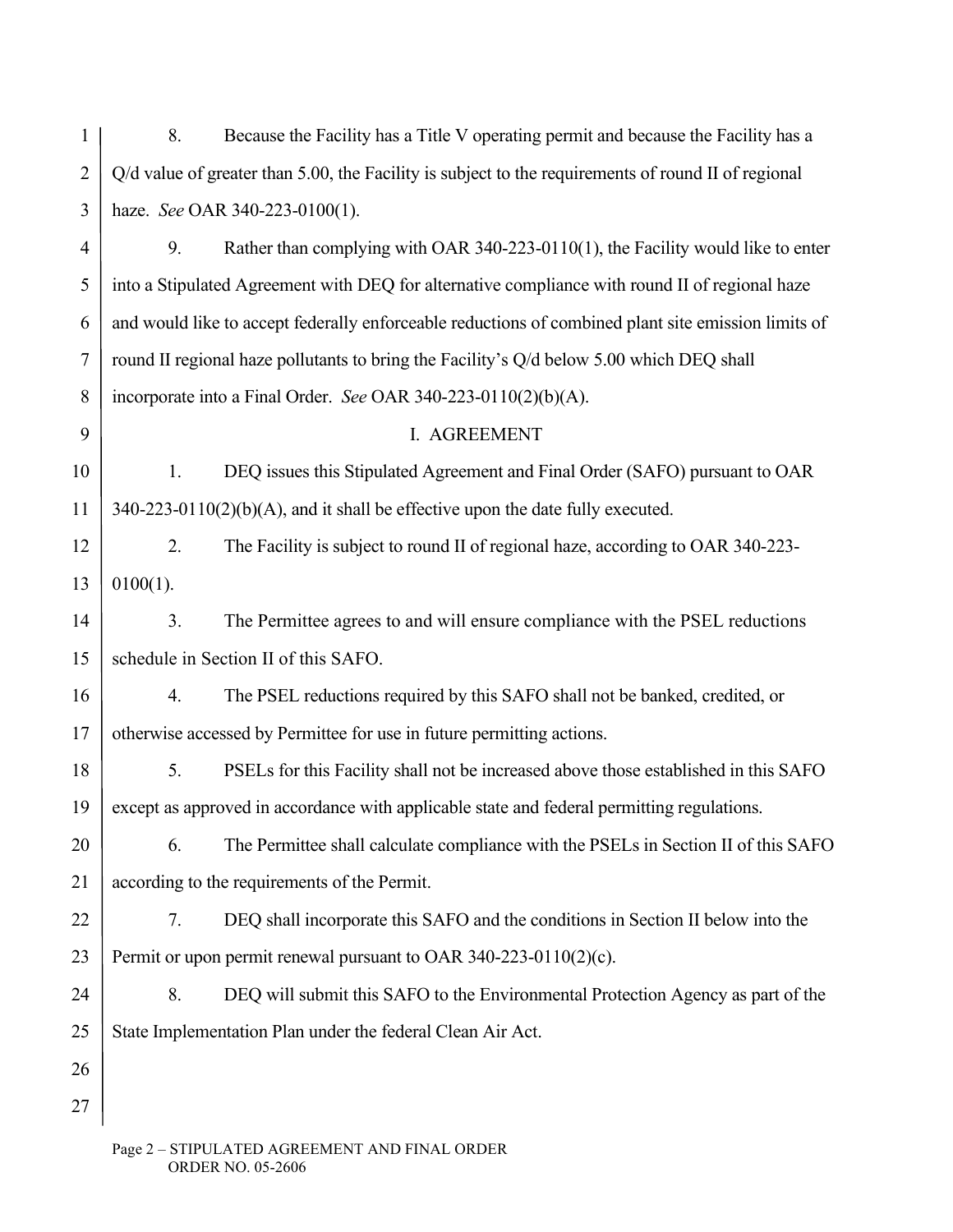1 2 3 9. Permittee waives any and all rights and objections Permittee may have to the form, content, manner of service, and timeliness of this SAFO and to a contested case hearing and judicial review of the SAFO.

4 5 6 7 8 9 10 11 12 10. In the event EPA does not accept DEQ's Round II Regional Haze State Implementation Plan (SIP) in any manner that impacts the final order, implementation of the Final Order shall be stayed until DEQ and the Permittee modify the Final Order in such a manner as to ensure compliance with the Round II Regional Haze SIP. This SAFO shall be binding on Permittee and its respective successors, agents, and assigns. The undersigned representative of Permittee certifies that he, she, or they are fully authorized to execute and bind Permittee to this SAFO. No change in ownership, corporate, or partnership status of Permittee, or change in the ownership of the properties or businesses affected by this SAFO shall in any way alter Permittee's obligation under this SAFO, unless otherwise approved in writing by DEQ through an amendment to this SAFO.

13 14 15 16 17 18 19 20 21 22 23 24 25 26 11. If any unforeseen event occurs that is beyond Permittee's reasonable control and that causes or may cause a delay or deviation in performance of the requirements of this SAFO, Permittee must immediately notify DEQ verbally of the cause of delay or deviation and its anticipated duration, the measures that Permittee has or will take to prevent or minimize the delay or deviation, and the timetable by which Permittee proposes to carry out such measures. Permittee shall confirm in writing this information within five (5) business days of the onset of the event. It is Permittee's responsibility in the written notification to demonstrate to DEQ's satisfaction that the delay or deviation has been or will be caused by circumstances beyond the control and despite due diligence of Permittee. If Permittee so demonstrates, DEQ may extend times of performance of related activities under this SAFO as appropriate. Circumstances or events beyond Permittee's control include, but are not limited to, extreme and unforeseen acts of nature, unforeseen strikes, work stoppages, fires, explosion, riot, sabotage, or war. Increased cost of performance or a consultant's failure to provide timely reports are not considered circumstances beyond Permittee's control.

27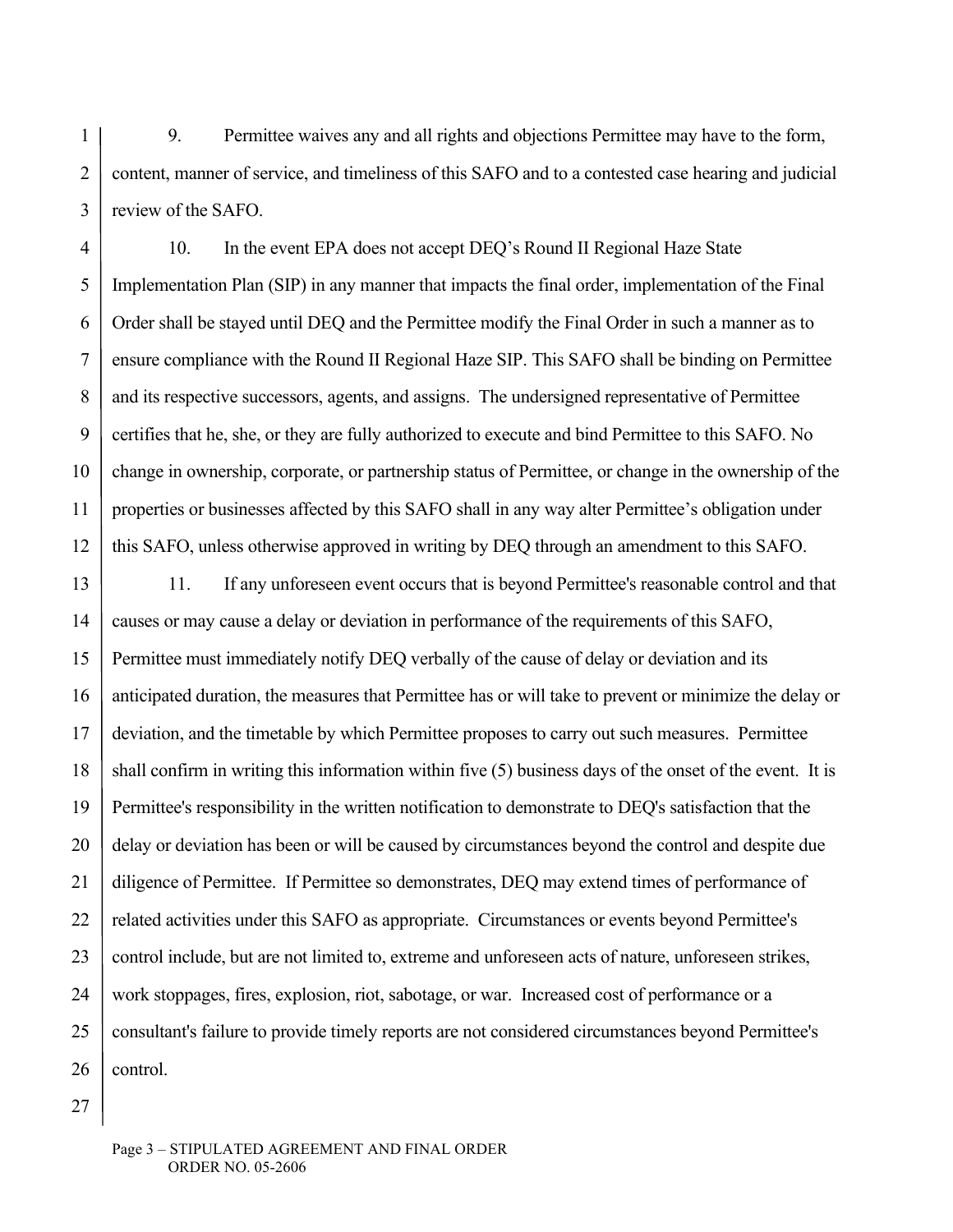| 1              | 12.                      | Facsimile or scanned signatures on this SAFO shall be treated the same as original        |
|----------------|--------------------------|-------------------------------------------------------------------------------------------|
| $\overline{2}$ | signatures.              |                                                                                           |
| 3              |                          | <b>II. FINAL ORDER</b>                                                                    |
| $\overline{4}$ |                          | The DEQ hereby enters a final order requiring Permittee to comply with the following      |
| 5              | schedule and conditions: |                                                                                           |
| 6              | 1.                       | The Permittee shall comply with the PSELs according to the following schedule:            |
| 7              |                          | From August 1, 2021, to July 31, 2022, the Permittee's PSELs for the following<br>a.      |
| 8              |                          | pollutants are:                                                                           |
| 9              |                          | i. 99 tons for PM10; 1,900 tons for NO <sub>x</sub> ; and 99 tons for SO2.                |
| 10             |                          | b. From August 1, 2022, to July 31, 2023, the Permittee's PSELs for the following         |
| 11             |                          | pollutants are:                                                                           |
| 12             |                          | i. 99 tons for PM10; 1,542 tons for NOx; and 99 tons for SO2.                             |
| 13             |                          | c. From On August 1, 2023, to July 31, 2024 the Permittee's PSELs for the                 |
| 14             |                          | following pollutants are:                                                                 |
| 15             |                          | i. 99 tons for PM10; $1,184$ tons for NO <sub>x</sub> ; and 99 tons for SO <sub>2</sub> . |
| 16             |                          | d. From August 1, 2024, to July 31, 2025 the Permittee's PSELs for the following          |
| 17             |                          | pollutants are:                                                                           |
| 18             |                          | i. 99 tons for PM10; 826 tons for NOx; and 99 tons for SO2.                               |
| 19             |                          | On August 1, 2025, the Permittee's PSELs for the following pollutants are:<br>e.          |
| 20             |                          | 99 tons for PM10; 436 tons for NOx; and 39 tons for SO2.                                  |
| 21             |                          | Portland General Electric Company (PERMITTEE)                                             |
| 22             | Aug 8, 2021              |                                                                                           |
| 23             | Date                     | Signature                                                                                 |
| 24             |                          | Larry Bekkedahl                                                                           |
| 25             |                          | Name (print)<br>Senior Vice President Advanced Energy Delivery                            |
| 26             |                          | Title (print)                                                                             |
| 27             |                          |                                                                                           |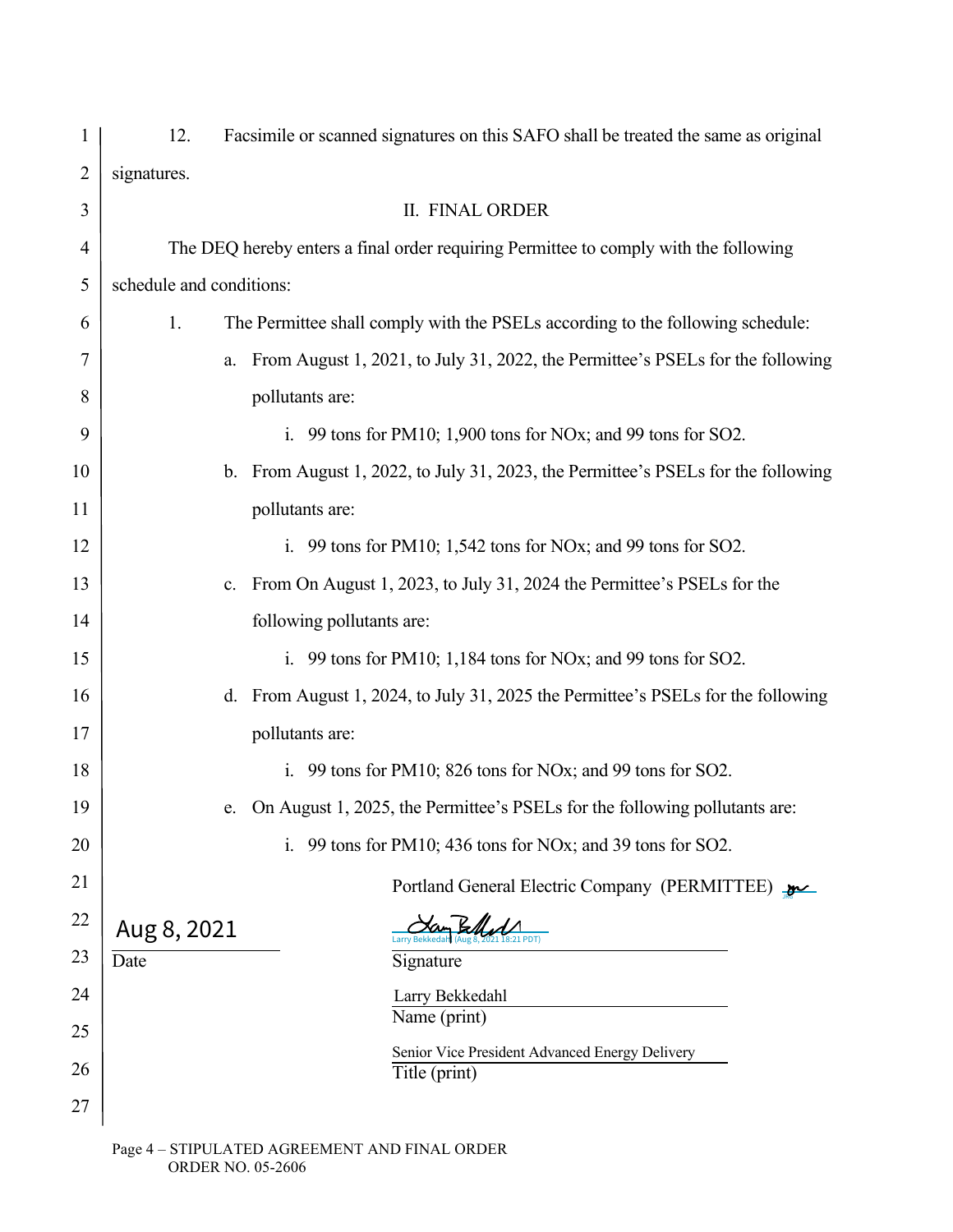| $\mathbf{1}$   |              | DEPARTMENT OF ENVIRONMENTAL QUALITY and                                     |
|----------------|--------------|-----------------------------------------------------------------------------|
| $\overline{2}$ |              | ENVIRONMENTAL QUALITY COMMISSION                                            |
| $\mathfrak{Z}$ |              |                                                                             |
| $\overline{4}$ | Aug 10, 2021 |                                                                             |
| 5              | Date         | ali mirzakhalli (Aug 10, 2021 08:28 PDT)<br>Ali Mirzakhalili, Administrator |
| 6              |              | Air Quality Division<br>on behalf of DEQ pursuant to OAR 340-223-0110(2)    |
| $\tau$         |              |                                                                             |
| 8              |              |                                                                             |
| 9              |              |                                                                             |
| 10             |              |                                                                             |
| 11             |              |                                                                             |
| 12             |              |                                                                             |
| 13             |              |                                                                             |
| 14             |              |                                                                             |
| 15             |              |                                                                             |
| 16             |              |                                                                             |
| 17             |              |                                                                             |
| 18             |              |                                                                             |
| 19             |              |                                                                             |
| $20\,$         |              |                                                                             |
| 21             |              |                                                                             |
| $22\,$         |              |                                                                             |
| 23             |              |                                                                             |
| 24             |              |                                                                             |
| $25\,$         |              |                                                                             |
| $26\,$         |              |                                                                             |
| $27\,$         |              |                                                                             |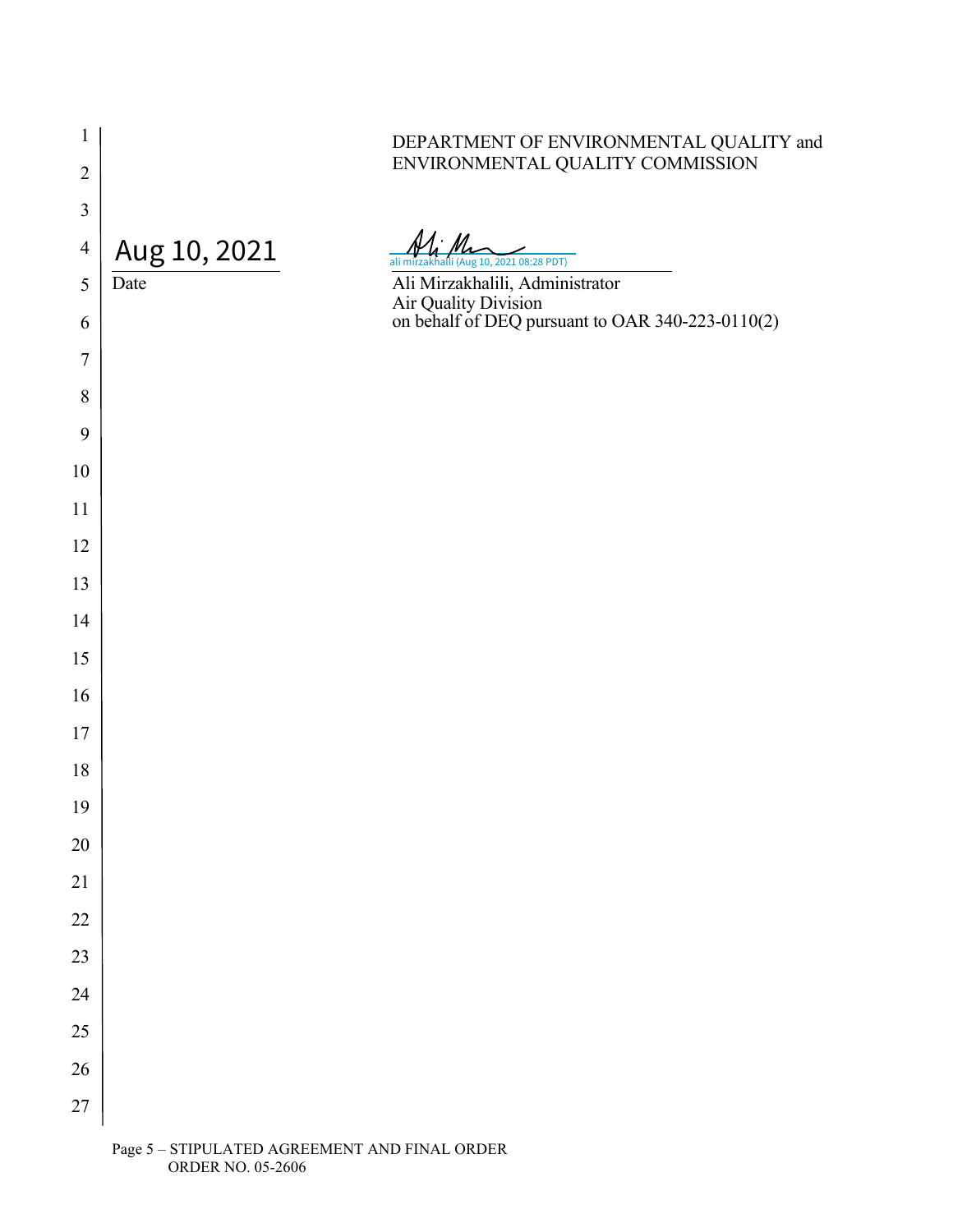## SAFO\_PGE\_Beaver\_final

Final Audit Report 2021-08-09

| Created:        | 2021-08-06                                   |
|-----------------|----------------------------------------------|
| By:             | Ingrid Campbell (ingrid.campbell@pgn.com)    |
| Status:         | Signed                                       |
| Transaction ID: | CBJCHBCAABAADuZdUEIdYaExCzT-YYToCUhxynvlvLhr |
|                 |                                              |

## "SAFO\_PGE\_Beaver\_final" History

- **D** Document created by Ingrid Campbell (ingrid.campbell@pgn.com) 2021-08-06 - 11:27:35 PM GMT- IP address: 147.79.176.150
- Document emailed to James George (richard.george@pgn.com) for approval 2021-08-06 - 11:31:48 PM GMT
- Email viewed by James George (richard.george@pgn.com) 2021-08-06 - 11:33:35 PM GMT- IP address: 24.21.164.79
- **B** James George (richard.george@pgn.com) has agreed to the terms of use and to do business electronically with PORTLAND GENERAL ELECTRIC CO 2021-08-06 - 11:37:49 PM GMT- IP address: 24.21.164.79
- $\mathscr{O}_\bullet$  Document approved by James George (richard.george@pgn.com) Approval Date: 2021-08-06 - 11:37:49 PM GMT - Time Source: server- IP address: 24.21.164.79
- Document emailed to Larry Bekkedahl (larry.bekkedahl@pgn.com) for signature 2021-08-06 - 11:37:51 PM GMT
- Email viewed by Larry Bekkedahl (larry.bekkedahl@pgn.com) 2021-08-09 - 1:18:06 AM GMT- IP address: 147.79.224.156
- Larry Bekkedahl (larry.bekkedahl@pgn.com) has agreed to the terms of use and to do business electronically with PORTLAND GENERAL ELECTRIC CO 2021-08-09 - 1:21:29 AM GMT- IP address: 147.79.224.156
- $\mathscr{O}_0$  Document e-signed by Larry Bekkedahl (larry.bekkedahl@pgn.com) Signature Date: 2021-08-09 - 1:21:29 AM GMT - Time Source: server- IP address: 147.79.224.156

**Agreement completed.** 2021-08-09 - 1:21:29 AM GMT



POWERED BY Adobe Sign